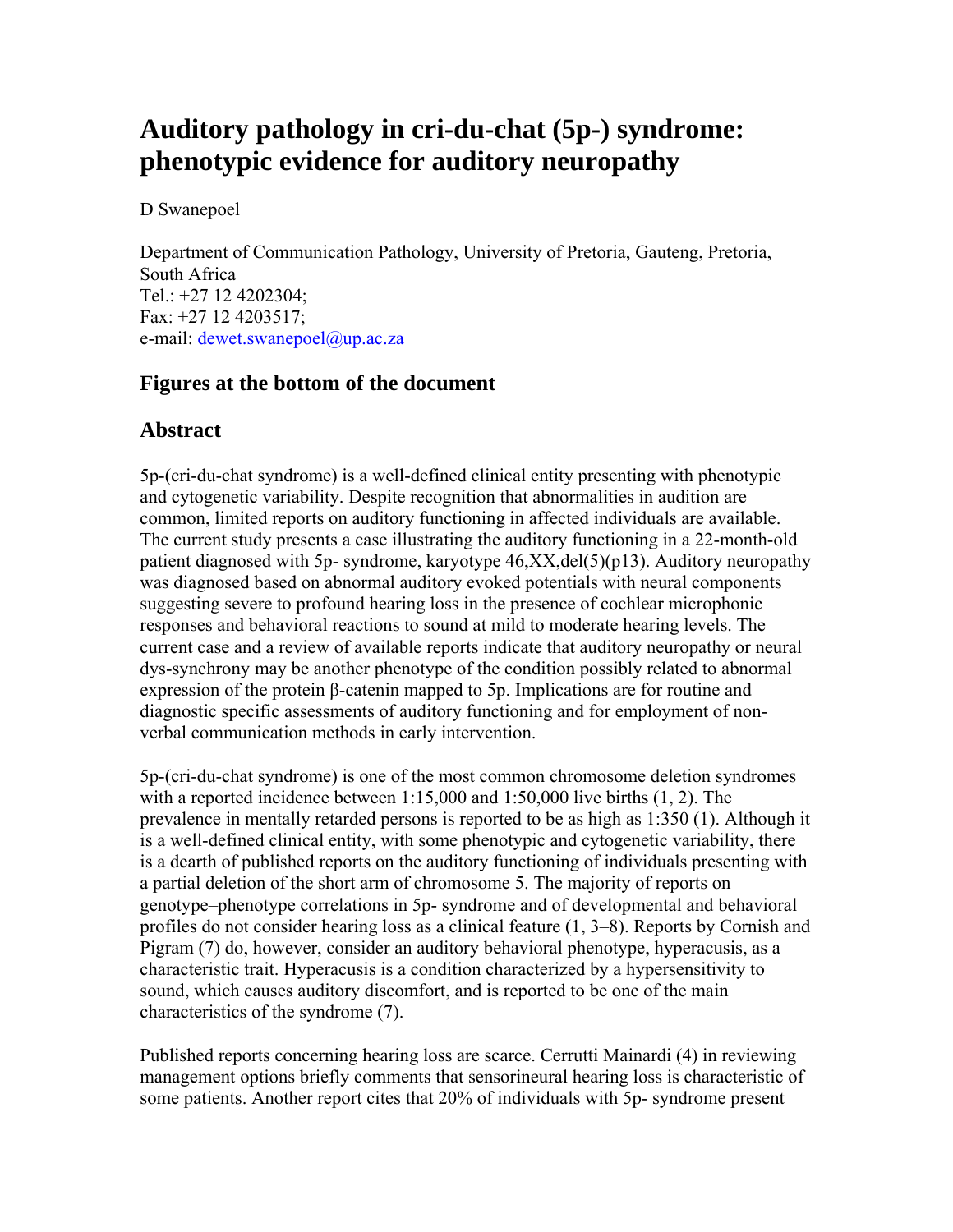with hearing loss but this figure is unsubstantiated (9). A multiple case report by Baccichetti et al. (10) report the presence of a mild bilateral high-frequency sensorineural hearing loss in several affected members of one family. Another separate case study in the report by Baccichetti et al. (10) indicates a similar bilateral high-frequency sensorineural hearing loss but of a severe degree. These authors suggest the location of a possible gene involved in cochlear development located in 5p (10). A more recent case study by Choong et al. (11) also reported a newborn hearing screening failure on both otoacoustic emission (OAE) and automated auditory brainstem response (ABR) tests for a case of cri-du-chat syndrome. Although these screening results strongly infer the presence of a hearing loss, the results from a diagnostic evaluation was not reported.

The current study presents a case illustrating the auditory functioning in a patient with 5p- syndrome according to electrophysiological and behavioral assessment. The results are compared with available reports to delineate and contextualize the phenotypical auditory characteristics more precisely within the existing body of literature. The results have important implications for the nature of auditory functioning in such cases and for optimal treatment options.

#### **Materials and methods**

A 22-month-old female subject diagnosed with 5p- syndrome (cri-du-chat) was referred for a behavioral and electrophysiological evaluation of auditory functioning at the Hearing Clinic, Department of Communication Pathology, University of Pretoria. Diagnosis of 5p- syndrome was made after birth based on typical clinical features such as facial dysmorphisms, transverse flexion creases, and hypotonia in combination with the characteristic cat-like cry at birth (4). This clinical diagnosis was subsequently confirmed by karyotype analysis at 2 months of age and indicated a terminal deletion in 5p presenting with a  $46, XX, del(5)(p13)$  karyotype.

The patient was born at 40 weeks gestational age after an uneventful pregnancy weighing 2220 g (<10th percentile). No hospitalizations or operations were necessary after birth. Her motor milestones were delayed with the ability to sit without support emerging at 16 months and being able to stand with support at 20 months. She could not yet walk at 22 months of age when assessments were conducted. Her communication abilities were very limited, and she did not utilize words or vocalizations to convey communication intention.

An electrophysiological test battery was conducted on two separate visits, and a third visit was required for a behavioral assessment. The electrophysiological assessment of audition included tympanometric measurements of middle-ear functioning; diagnostic distortion product otoacoustic emissions (DPOAE) for measuring outer hair cell integrity of the cochlea (750–8000 Hz); click-evoked ABR measurements to assess the neural response to sound of the cochlea, eighth nerve and lower brainstem and; auditory steady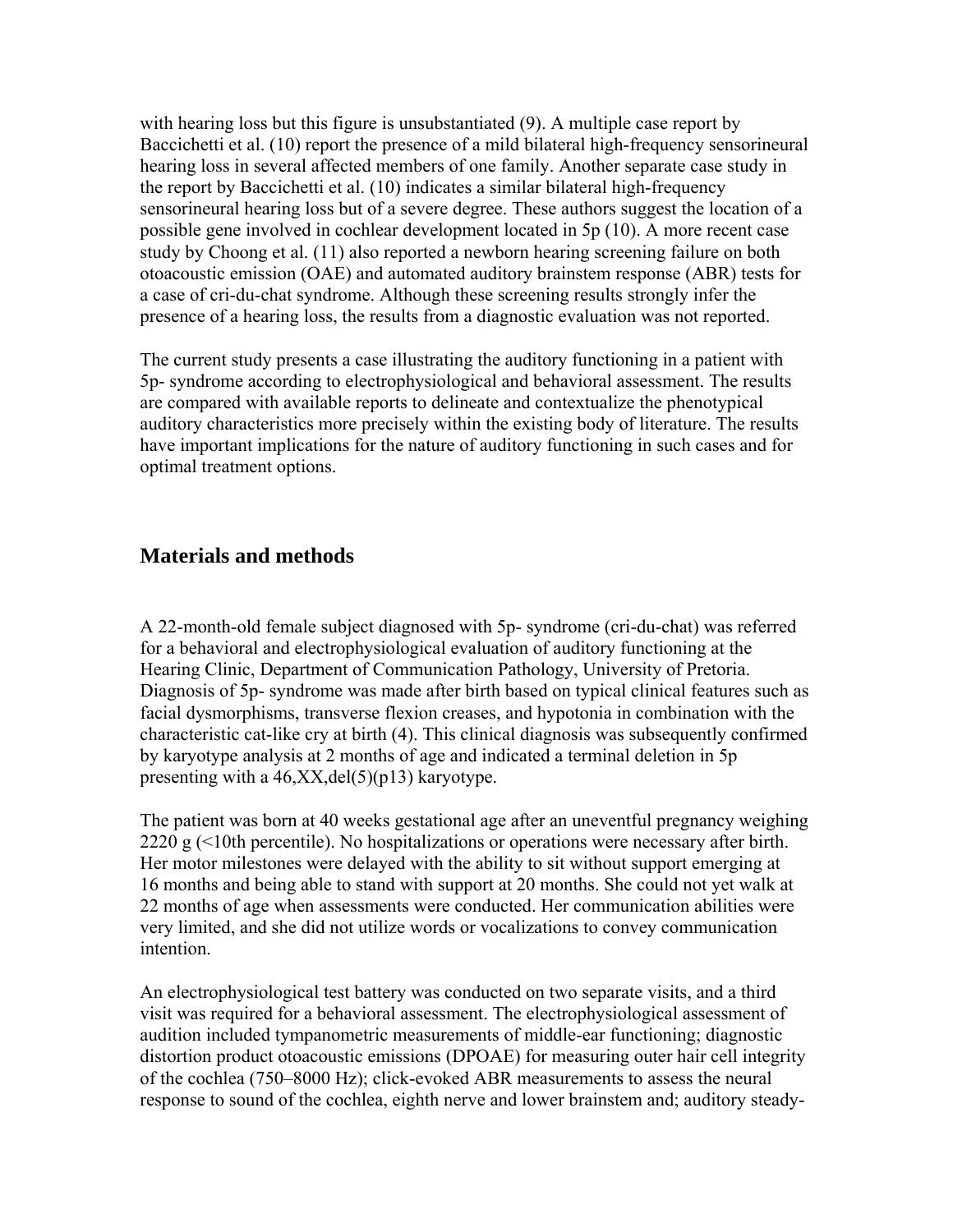state responses (ASSR) to assess frequency-specific neural synchrony for estimating hearing thresholds (0.5, 1, 2, and 4 kHz). Insert earphones were used for presentation of all stimuli and click stimuli were presented in both condensation and rarefaction polarities for ABR recordings. She was lightly sedated for electrophysiological assessments with chloral hydrate (5 ml/10 kg).

The behavioral assessment of hearing was conducted using a visual reinforcement paradigm in a free-field environment within a soundproof booth. Behavioral observation was also employed for responses to tonal stimuli and to cold running speech.

#### **Results**

Type A tympanograms indicating normal middle-ear functioning, and the absence of any middle-ear effusion were measured in both ears. Once asleep diagnostic DPOAE measurements, which are acoustical measurements of the mechanical integrity of the outer hair cells, were recorded from both ears and revealed no emissions at any frequencies.

Subsequently a click-evoked ABR assessment was conducted in both ears. The results are presented in Figs 1 and 2. Recordings from both ears indicated grossly abnormal neural responses at high intensities, which disappeared at 85 dB. A neural component, which could not be identified as either wave III or wave V, was present at high intensities at a latency between 4.6 and 4.8 ms for both ears. A prominent finding in both ears, however, was the presence of a cochlear microphonic (CM) response. The response is cochlear in origin and was identified by reversing stimulus polarity from rarefaction to condensation. This revealed inverting positive- and negative peaks initiating after the stimulus until approximately 3 ms at high intensities. This ringing CM response was recorded in both ears at decreasing intensities up to 85 dB in the right ear and 90 dB in the left ear. To control the biologic origin of the response, as opposed to an electrical artifact trial, was recorded at the same intensity but with the insert earphone tube clamped for the duration of the recording. No artifactual response was visible, and therefore the recorded response was biologic in nature representing a CM.

An ASSR assessment was subsequently conducted to assess frequency-specific thresholds. Initial presentation of dichotic multiple modulated tones (0.5, 1, 2, and 4 kHz) commenced at 60 dB hearing level. The patient indicated an immediate behavioral response to the stimuli at this intensity and awoke from her sedated sleep. A second assessment was scheduled for the following week to complete the evaluation. The second assessment utilized single modulated tones presented monaurally to avoid a similar behavioral reaction. The right ear presented no responses across frequencies at a maximum stimulation intensity of 90 dB, while the left ear only indicated two significant response thresholds: 80 dB at 1000 Hz and 90 dB at 2000 Hz.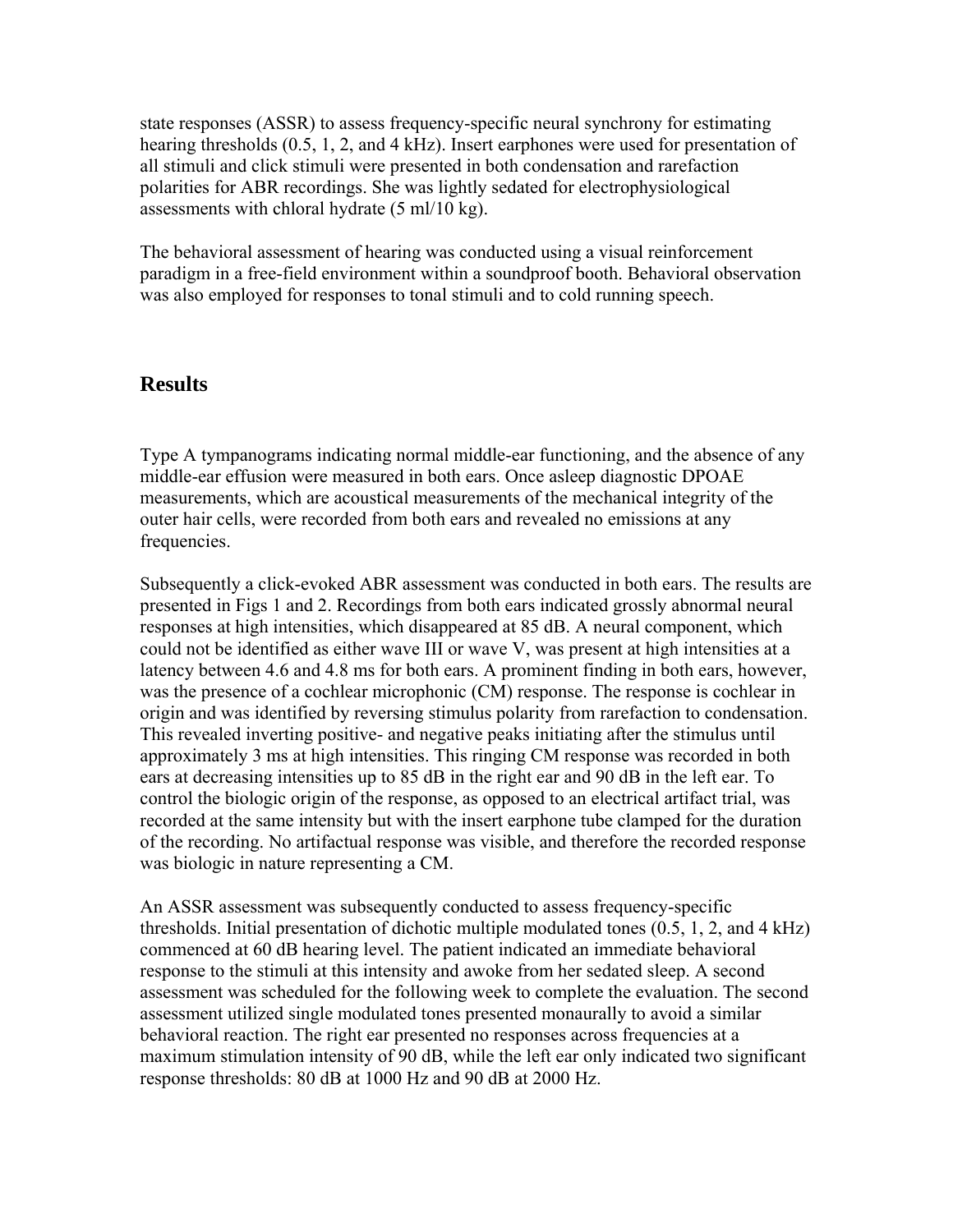The subsequent behavioral assessment could not reveal hearing threshold values with visual reinforcement audiometry as she could not condition to the task. Minimum response levels were, however, observed between 40 and 60 dB across frequencies (0.5, 1, 2 and 4 kHz) with the poorer responses (60 dB) observed at the higher frequencies of 2 and 4 kHz. A speech awareness minimum response level was also observed at 40 dB, which confirms the range of minimum response levels with tonal stimuli in the free field.

#### **Discussion**

The abnormal ABR recordings, with neural components only at maximum intensities indicative of severe to profound hearing loss, in the presence of CM responses and in addition to the behavioral reaction to sound at mild to moderate hearing levels is clearly characteristic of auditory neuropathy. This term was first coined in the literature as the clinical entity representing these diagnostic findings in 1996 (12). Diagnosis is made on the basis of absent or atypical ABR recordings in the presence of OAEs and/or a CM response (12). These individuals present with hearing losses of variable severity and configuration with speech understanding 'worse' than would be predicted from the audiogram. The significant variability in degree to which diagnostic markers occur indicates the heterogeneous nature of auditory neuropathy with several sites of possible pathology (13).

The abnormal neural responses measured by the ABR in the current case suggest a dyssynchronous discharge of neural activity along the vestibulocochlear nerve while the presence of a CM indicates residual cochlear integrity. As electrophysiological techniques, such as the ABR and ASSR, rely on neural synchrony to generate responses, these measures cannot predict actual hearing thresholds. A study on ASSRs in cases of auditory neuropathy has previously indicated absent or elevated responses, which correspond with the results obtained in the current case (14). The mismatch of electrophysiological and behavioral responses to sound is therefore clear in the current case. Behavioral and even the electrophysiological assessment when the patient awoke during a sedated sleep from stimuli presented at 60 dB indicates better thresholds for sound awareness than that predicted by the minimum electrophysiological response **levels** 

This report is the first to associate auditory neuropathy with the 5p- syndrome. Reports on auditory functioning for the syndrome are, however, scarce and have mostly been from parental account and none have reported diagnostic electrophysiological assessments for assessing auditory functioning (3, 7, 15). The only case of electrophysiological assessment of auditory functioning is a screening OAE, and automated ABR conducted on a 6 weeks old infant with 5p- syndrome. Results indicated similar findings as diagnostic results in the current case with a failed screen on both procedures (11).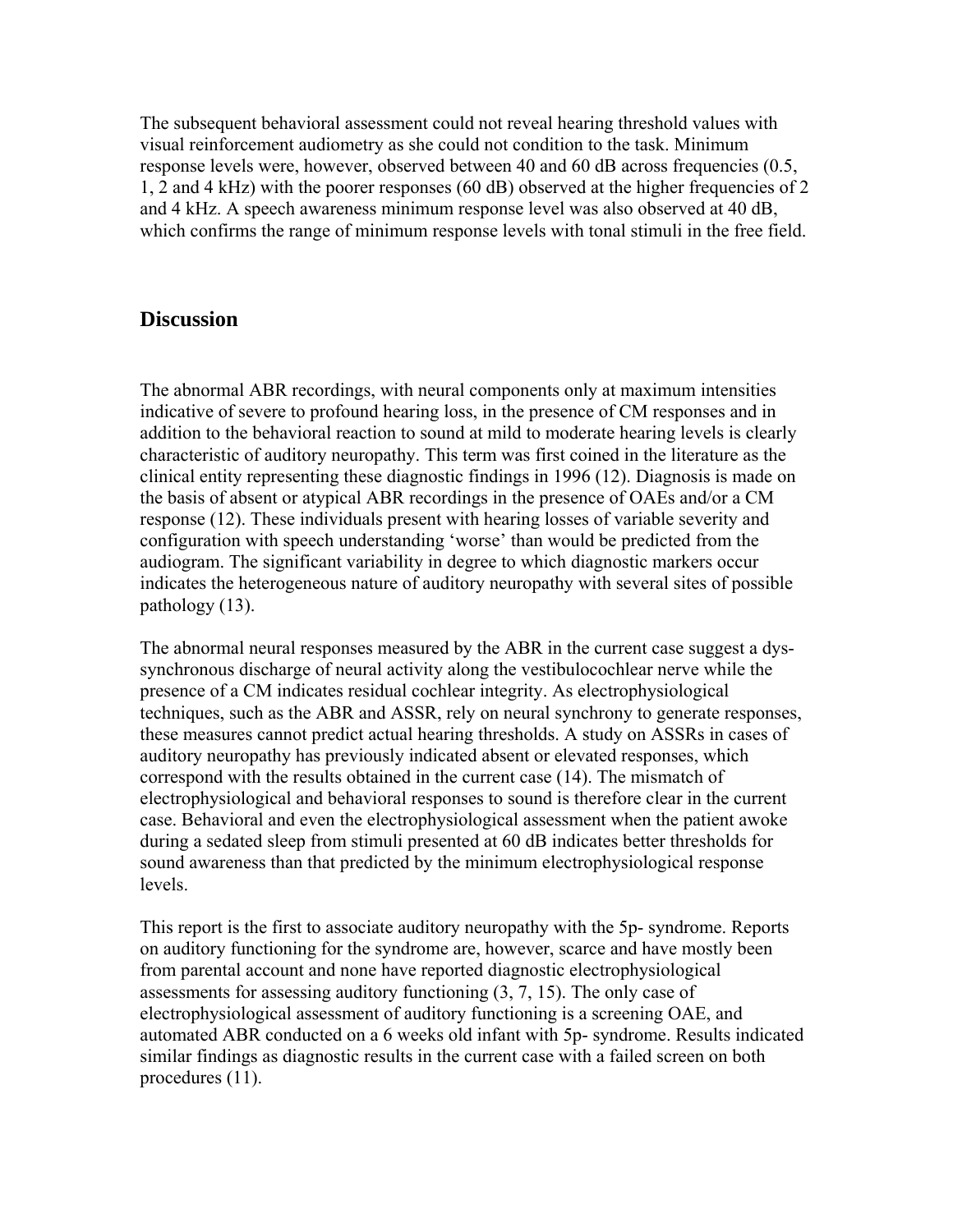The case studies by Baccichetti et al. (10), which report hearing loss in several cases of 5p- syndrome, determined hearing status by pure-tone audiometry. Results indicated bilateral mild hearing loss sloping toward the high frequencies. As electrophysiological procedures were not conducted, auditory neuropathy cannot be dismissed as it may occur with varying degrees of sensitivity loss including normal sensitivity. Interestingly, the authors report that the individual under investigation presented with major difficulties in speech comprehension compared with his performance ability (10). This is typical of auditory neuropathy with speech understanding 'worse' than would be predicted from the audiogram (13). The dys-synchrony of neural activity associated with auditory neuropathy results in distortion of the auditory signal, which makes speech discrimination very difficult.

The complaint of poor verbal communication abilities especially in expressive language is, however, cited as a common phenomenon in 5p- syndrome even in reports where hearing loss was not mentioned. Initially, the cause for this was attributed predominantly to cognitive delay but as more recent reports have emerged indicating significantly better cognitive outcomes an increasing uncertainty has been raised to what exact causative factors are attributing to the poor verbal communication abilities (6, 8, 15, 16). It is probable, therefore, that auditory neuropathy or neural dys-synchrony, as observed in this case and possibly even in the case presented by Baccichetti et al. (10), may be attributing to some of the characteristically poor verbal communication abilities. The fact that this is observed even in cases where hearing loss has not been reported may indicate a continuum of severity in neural dys-synchrony depending on the site and size of the genetic deletion or a lack of diagnostic specificity for auditory neuropathy or even both. A deletion in 5p13, as diagnosed in the current case, has previously been reported to present with a particularly severe degree of clinical features (4).

These findings are further supported by a growing body of recent studies indicating the benefit which individuals with 5p- syndrome experience with early use of non-verbal communication methods, such as sign language or alternative augmentative techniques, to facilitate expressive communication (6, 15, 16). This is similar to reports of children with auditory neuropathy for whom the introduction of a non-verbal communication method in combination with speech is recommended to facilitate communication because of the poor discrimination of speech (17, 18).

A possible reason for the genotype–phenotype correlation of these auditory findings may be related to the abnormal expression of a protein involved in cell adhesion and transduction of intercellular signals, β-catenin. Medina et al. (19) recently reported that βcatenin is genetically mapped to the 5p15.2 region and genetic deletion thereof correlates to the mental retardation phenotype of 5p- syndrome. Recent studies have also, however, linked β-catenin to cell proliferation in developing auditory epithelia and more specifically in the structural maturation of the organ of Corti as investigated in mice and rats (20–22). Abnormal expression of β-catenin may therefore not only be responsible for the phenotype of mental retardation but also for the phenotype of auditory functioning. This is in agreement with the proposal by Baccichetti et al. in 1988 (10) that a gene involved in cochlear development may be mapped to chromosome 5p. Further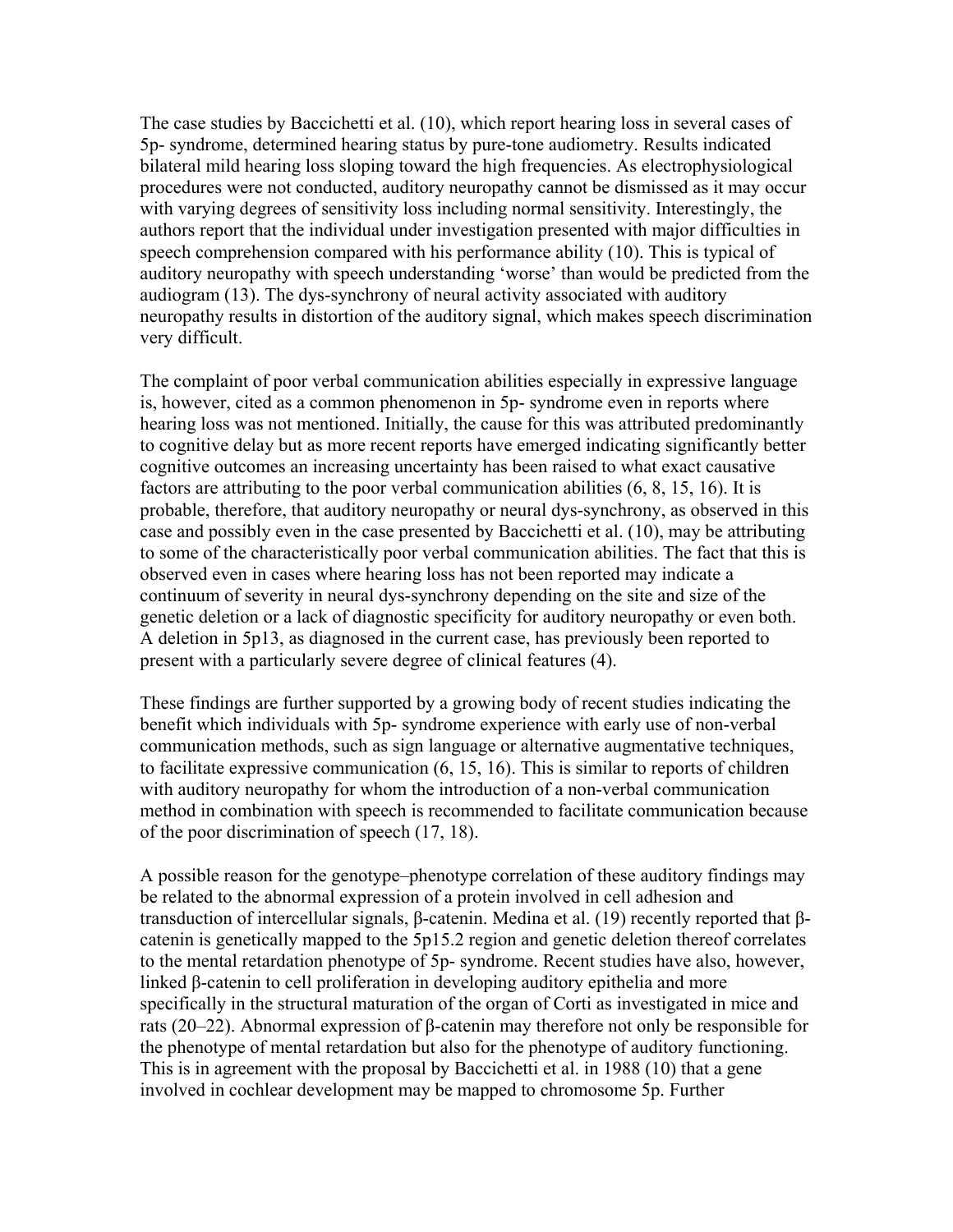investigation into the variability of auditory functioning in these individuals using electrophysiological techniques with high diagnostic specificity is necessary along with consideration of the possible effect of β-catenin expression in 5p- syndrome.

Results of the current case study, in light of available reports, suggest that auditory neuropathy or neural dys-synchrony may represent another 5p deletion phenotype. Clinical diagnosis will require routine audiological assessments utilizing an electrophysiology and behavioral test battery. A management implication in such cases is the initiation of non-verbal communication methods for early intervention to allow optimal language acquisition and communication competence and conservative amplification.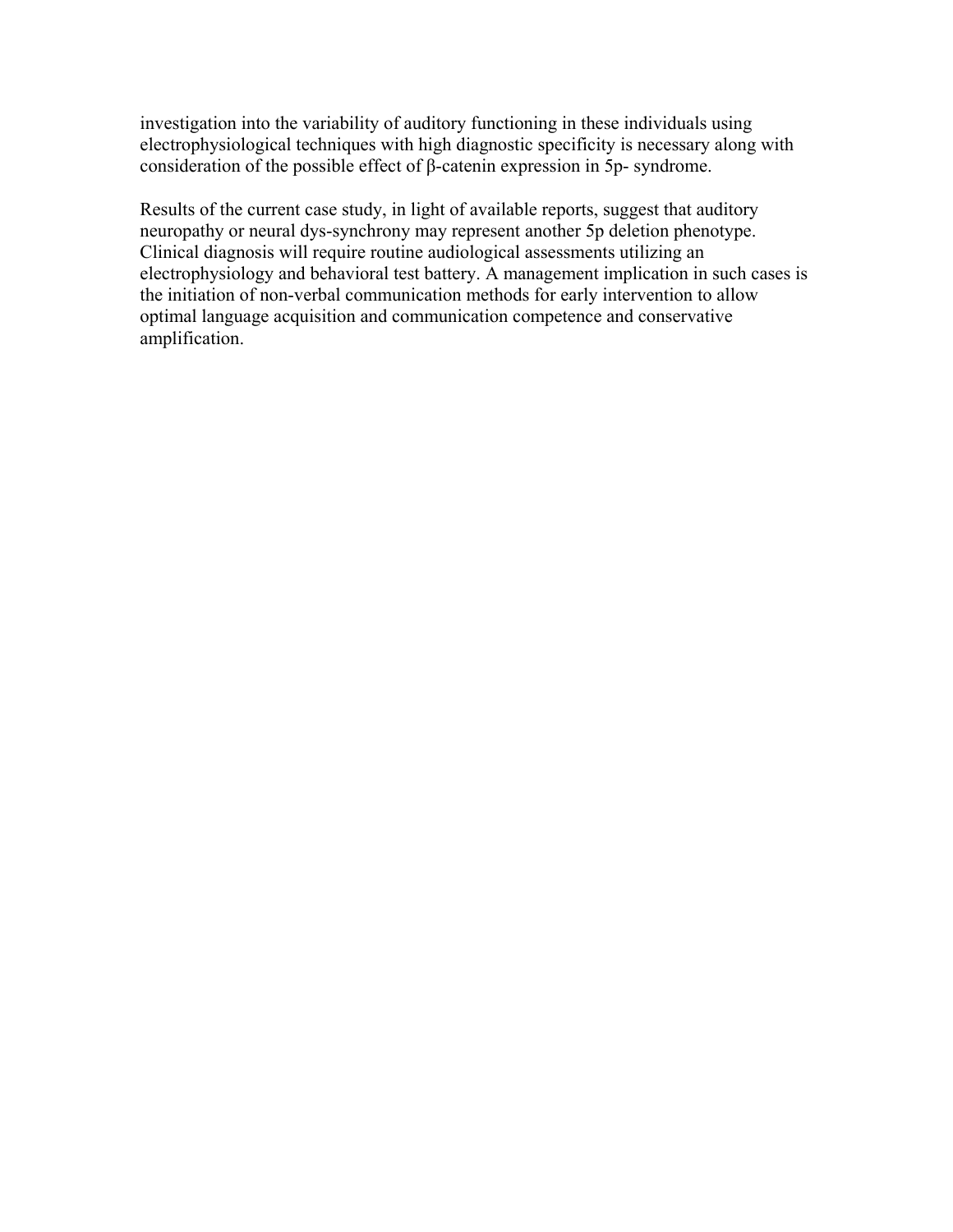*Fig. 1.* Right ear ABR recordings: the top recording is the trial run to ensure that responses were not because of stimulus artifacts. The recordings below these indicate the presence of the cochlear microphonic response, which inverts with changing polarity (rarefaction and condensation). A neural response is observed at 95 dB but cannot be identified as either wave III or V.



*Fig. 2.* Left ear ABR recordings: the top recording is the trial run to ensure that responses were not because of stimulus artifacts. The recordings below these indicate the presence of the cochlear microphonic response, which inverts with changing polarity (rarefaction and condensation). A neural response is observed at 95 and 90 dB but cannot be identified as either wave III or V.

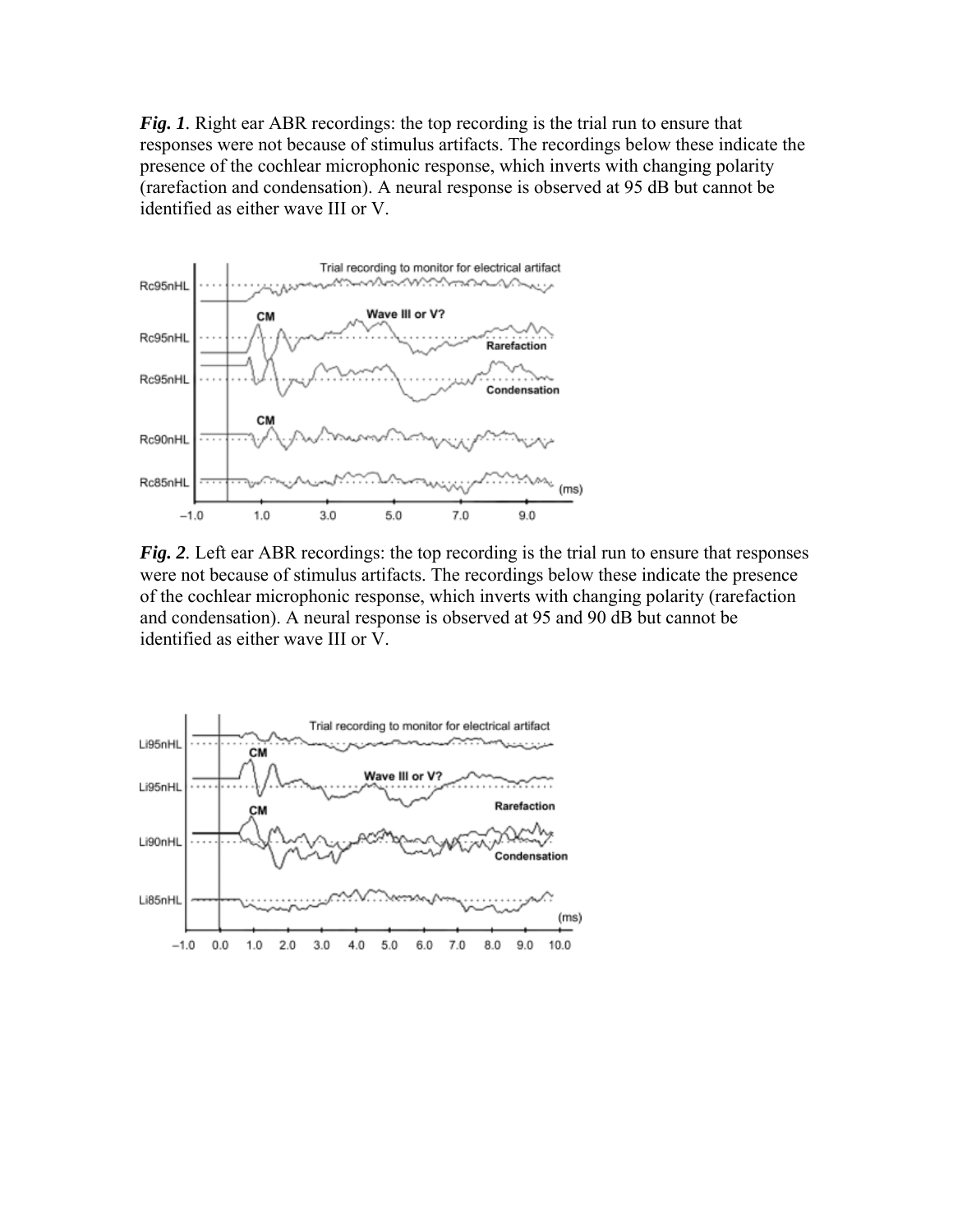### **References**

1. Niebuhr E. The cri du chat syndrome. Epidemiology, cytogenetics and clinical features. Hum Genet 1978: 44: 227–275.

2. Higurashi M, Oda M, Iijima K et al. Livebirths prevalence and follow-up of malformation syndromes in 27,472 newborns. Brain Dev 1990: 12: 770–773.

3. Wilkins LE, Brown JA, Nance WE et al. Clinical heterogeneity in 80 home-reared children with cri-du-chat syndrome. J Pediatr 1983: 102: 528–533.

4. Cerruti Mainardi P. Cri du chat syndrome. Orphanet J Rare Dis 2006: 1: 33.

5. Cerruti Mainardi P, Perfumo C, Calì A et al. Clinical and molecular characterization of 80 patients with 5p deletion: genotype–phenotype correlation. J Med Genet 2001: 38: 151–158.

6. Baird SM, Campbell D, Ingram R et al. Young children with cri-du-chat: genetic, developmental, and behavioral profiles. Infant-Toddler Intervention: The Transdisc J 2001: 11 (1): 1–14.

7. Cornish KM, Pigram J. Developmental and behavioural characteristics of cri du chat syndrome. Arch Dis Child 1996: 75: 448–450.

8. Breg WR, Steele MW, Miller OJ et al. The cri du chat syndrome in adolescents and adults: clinical finding in 13 older patients with partial deletion of the short arm of chromosome N° 5 (5p-). J Pediatr 1970: 77: 782–791.

9. Campbell DJ, Carlin ME, Justen JE III et al. Cri-du-chat syndrome: a topical overview. 5p Minus Society 2004: 1: 1–7.

10. Baccichetti C, Lenzini E, Artifoni L et al. Terminal deletion of the short arm of chromosome 5. Clin Genet 1988: 34: 219–223.

11. Choong YF, Watts P, Little E et al. Goldenhar and cri-du-chat syndromes: a contiguous gene deletion syndrome? J AAPOS 2003: 7: 226–227.

12. Starr A, Picton TW, Sininger Y et al. Auditory neuropathy. Brain 1996: 119: 741– 753.

13. Rapin I, Gravel J. "Auditory neuropathy": physiologic and pathologic evidence calls for more diagnostic specificity. Int J Pediatr Otorhinolaryngol 2003: 67: 707–728.

14. Rance G, Beer DE, Cone-Wesson B et al. Clinical findings for a group of infants and young children with auditory neuropathy. Ear Hear 1999: 20: 238–252.